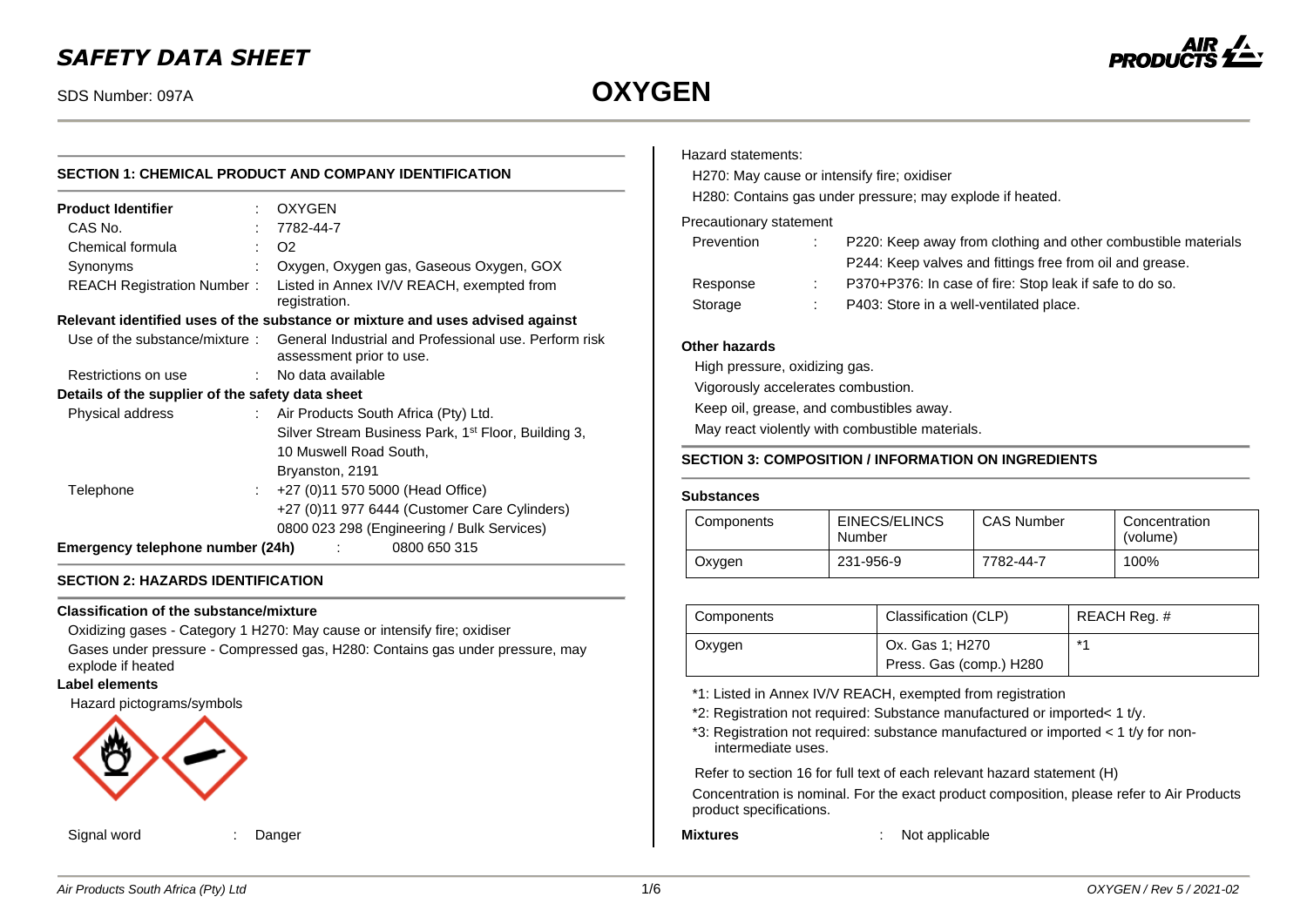# *SAFETY DATA SHEET – Oxygen*

SDS Number: 097A

| <b>SECTION 4: FIRST AID MEASURES</b>                                                                                            |  |                                                                                                                                                                                                                                                                                                                                                                                                                                                                           | Further information                                                                                                                                       | Some materials that are non-combustible in air will burn                                                                                                                 |  |  |
|---------------------------------------------------------------------------------------------------------------------------------|--|---------------------------------------------------------------------------------------------------------------------------------------------------------------------------------------------------------------------------------------------------------------------------------------------------------------------------------------------------------------------------------------------------------------------------------------------------------------------------|-----------------------------------------------------------------------------------------------------------------------------------------------------------|--------------------------------------------------------------------------------------------------------------------------------------------------------------------------|--|--|
| <b>Description of first aid measures</b>                                                                                        |  |                                                                                                                                                                                                                                                                                                                                                                                                                                                                           |                                                                                                                                                           | in the presence of an oxygen enriched atmosphere<br>(greater than 23.5%). Fire resistant clothing may burn                                                               |  |  |
| General advice                                                                                                                  |  | Move victim to uncontaminated area wearing self-contained<br>breathing apparatus. Keep victim warm and rested. Call a                                                                                                                                                                                                                                                                                                                                                     |                                                                                                                                                           | and offer no protection in oxygen rich atmospheres.                                                                                                                      |  |  |
|                                                                                                                                 |  | doctor. Apply artificial respiration if breathing stopped.                                                                                                                                                                                                                                                                                                                                                                                                                | <b>SECTION 6: ACCIDENTAL RELEASE MEASURES</b>                                                                                                             |                                                                                                                                                                          |  |  |
| Eye contact<br>Skin contact                                                                                                     |  | IF exposed or concerned: Seek medical advice/attention.<br>Adverse effects not expected from this product. IF exposed                                                                                                                                                                                                                                                                                                                                                     |                                                                                                                                                           |                                                                                                                                                                          |  |  |
|                                                                                                                                 |  | or concerned: Seek medical advice/attention.                                                                                                                                                                                                                                                                                                                                                                                                                              | Personal precautions, protective equipment and emergency procedures<br>Clothing exposed to high concentrations may retain oxygen 30 minutes or longer and |                                                                                                                                                                          |  |  |
| Ingestion                                                                                                                       |  | Ingestion is not considered a potential route of exposure.                                                                                                                                                                                                                                                                                                                                                                                                                | become a potential fire hazard. Stay away from ignition sources. Evacuate personnel to                                                                    |                                                                                                                                                                          |  |  |
| Inhalation                                                                                                                      |  | Consult a physician after significant exposure. Move to<br>fresh air. If breathing has stopped or is laboured, give                                                                                                                                                                                                                                                                                                                                                       | safe areas. Wear self-contained breathing apparatus when entering area unless<br>atmosphere is proved to be safe. Ventilate the area.                     |                                                                                                                                                                          |  |  |
|                                                                                                                                 |  | assisted respirations. Supplemental oxygen may be<br>indicated. If the heart has stopped, trained personnel<br>should begin cardiopulmonary resuscitation immediately.                                                                                                                                                                                                                                                                                                    |                                                                                                                                                           | Environmental precautions : Do not discharge into any place where its accumulation<br>could be dangerous. Prevent further leakage or spillage if<br>safe to do so.       |  |  |
|                                                                                                                                 |  | Most important symptoms and effects, both acute and delayed                                                                                                                                                                                                                                                                                                                                                                                                               |                                                                                                                                                           | Methods and material for containment and cleaning up : Ventilate the area.                                                                                               |  |  |
| Symptoms                                                                                                                        |  | No data available                                                                                                                                                                                                                                                                                                                                                                                                                                                         | Additional advice                                                                                                                                         | If possible, stop flow of product. Increase ventilation to                                                                                                               |  |  |
| Treatment                                                                                                                       |  | Indication of any immediate medical attention and special treatment needed<br>If exposed or concern: get medical attention/advice.                                                                                                                                                                                                                                                                                                                                        |                                                                                                                                                           | the release area and monitor concentrations. If leak is<br>from cylinder or cylinder valve, call the Air Products                                                        |  |  |
| <b>SECTION 5: FIRE-FIGHTING MEASURES</b>                                                                                        |  |                                                                                                                                                                                                                                                                                                                                                                                                                                                                           |                                                                                                                                                           | emergency telephone number. If the leak is in the user's<br>system, close the cylinder valve, safely vent the<br>pressure, and purge with an inert gas before attempting |  |  |
| <b>Extinguishing media</b>                                                                                                      |  |                                                                                                                                                                                                                                                                                                                                                                                                                                                                           |                                                                                                                                                           | repairs.                                                                                                                                                                 |  |  |
| Suitable extinguishing media:<br>The product itself does not burn. Use extinguishing<br>media appropriate for surrounding fire. |  |                                                                                                                                                                                                                                                                                                                                                                                                                                                                           | <b>Reference to other sections</b>                                                                                                                        | For more information refer to Sections 8 and 13.                                                                                                                         |  |  |
|                                                                                                                                 |  | Extinguishing media which must not be used for safety reasons : Do not use water jet<br>to extinguish.                                                                                                                                                                                                                                                                                                                                                                    |                                                                                                                                                           |                                                                                                                                                                          |  |  |
|                                                                                                                                 |  | Specific hazards arising from the substance or mixture                                                                                                                                                                                                                                                                                                                                                                                                                    |                                                                                                                                                           |                                                                                                                                                                          |  |  |
| possible, stop flow of product.                                                                                                 |  | Upon exposure to intense heat or flame, cylinder will vent rapidly and or rupture violently.<br>Oxidant. Strongly supports combustion. May react violently with combustible materials.<br>Some materials which are non-combustible in air may burn in the presence of an oxidizer.<br>Move away from container and cool with water from a protected position. Keep adjacent<br>cylinders cool by spraying with large amounts of water until the fire burns itself out. If |                                                                                                                                                           |                                                                                                                                                                          |  |  |
| <b>Advice for fire-fighters</b>                                                                                                 |  | Wear self-contained breathing apparatus for firefighting<br>if necessary. Standard protective clothing and<br>equipment (Self Contained Breathing Apparatus) for fire<br>fighters. Standard EN 137 - Self-contained open-circuit<br>compressed air breathing apparatus with full face mask.                                                                                                                                                                               |                                                                                                                                                           |                                                                                                                                                                          |  |  |

Standard EN 469 – Protective clothing for fire-fighters. Standard EN 659 – Protective gloves for fire-fighters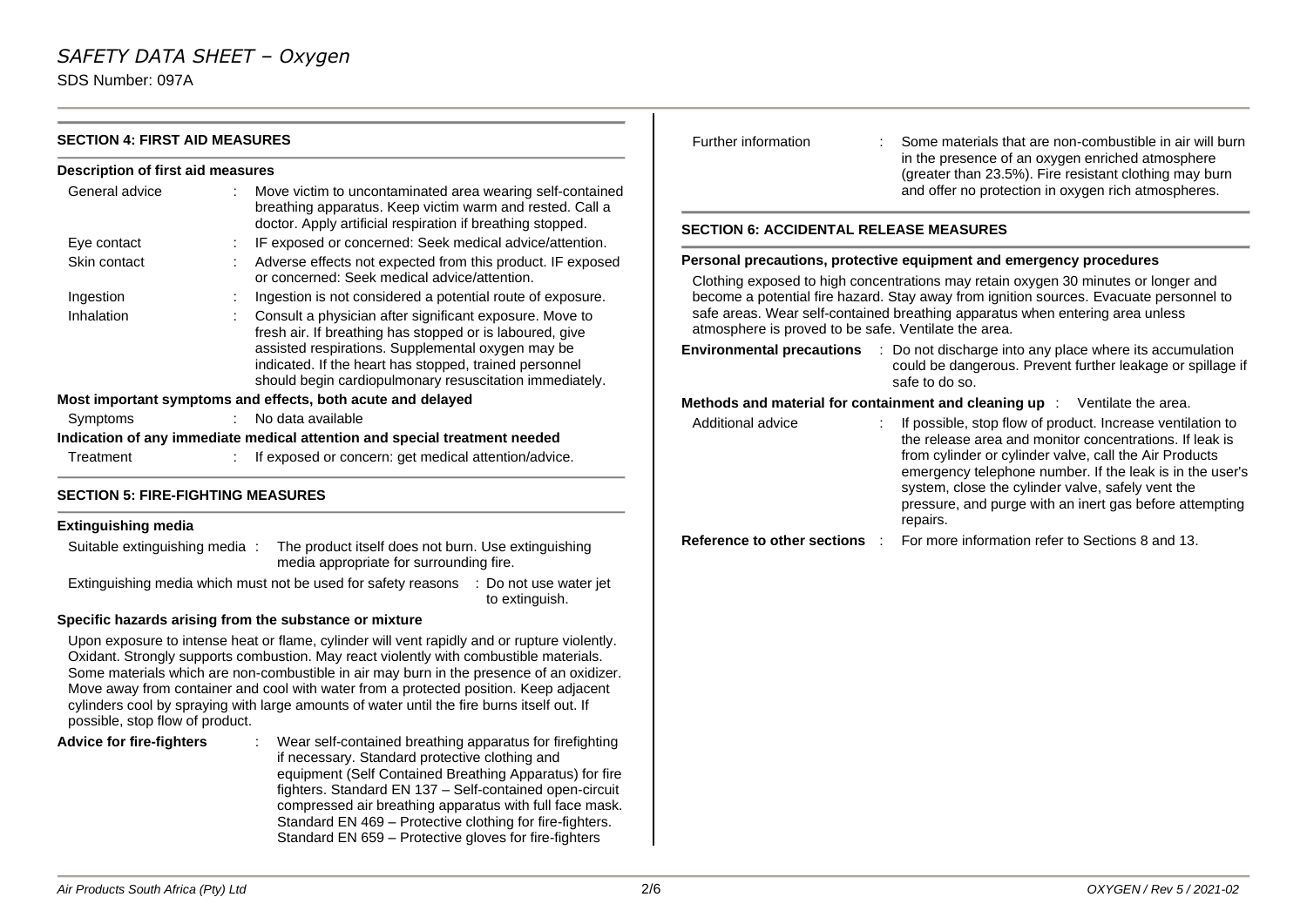#### **SECTION 7: HANDLING AND STORAGE**

#### **Precautions for safe handling**

Cylinders should be stored up right with valve protection guard in place and firmly secured to prevent falling or being knocked over. Use equipment rated for cylinder pressure. All gauges, valves, regulators, piping and equipment to be used in oxygen service must be cleaned for oxygen service. Oxygen is not to be used as a substitute for compressed air. Never use an oxygen jet for cleaning purposes of any sort, especially clothing, as it increases the likelihood of an engulfing fire. Only experienced and properly instructed persons should handle compressed gases/cryogenic liquids. Protect cylinders from physical damage; do not drag, roll, slide or drop. Do not allow storage area temperature to exceed 50°C. Before using the product, determine its identity by reading the label. Know and understand the properties and hazards of the product before use. When doubt exists as to the correct handling procedure for a particular gas, contact the supplier. Do not remove or deface labels provided by the supplier for the identification of the cylinder contents. When moving cylinders, even for short distances, use a cart (trolley, hand truck, etc.) designed to transport cylinders. Do not remove valve guards. Before connecting the container, check the complete gas system for suitability, particularly for pressure rating and materials. Before connecting the container for use, ensure that back feed from the system into the container is prevented. Ensure the complete gas system is compatible for pressure rating and materials of construction. Ensure the complete gas system has been checked for leaks before use. Employ suitable pressure regulating devices on all containers when the gas is being emitted to systems with lower pressure rating than that of the container. Never insert an object (e.g., spanner/wrench, screwdriver, pry bar, etc.) into the valve openings. Doing so may damage valve, causing a leak to occur.

If user experiences any difficulty operating cylinder valve discontinue use and contact supplier. Close container valve after each use and when empty, even if still connected to equipment. Never attempt to repair or modify container valves or safety relief devices. Damaged valves should be reported immediately to the supplier. Do not use containers as rollers or supports or for any other purpose than to contain the gas as supplied. Never strike an arc on a compressed gas cylinder or make a cylinder a part of an electrical circuit. Do not smoke while handling product or cylinders. Never recompress a gas or a gas mixture without first consulting the supplier. Never attempt to transfer gases from one cylinder/container to another. Always use backflow protective device in piping. Never permit oil, grease, or other readily combustible substances to come into contact with valves or containers containing oxygen or other oxidants. Do not use rapidly opening valves (e.g., ball valves). Open valve slowly to avoid pressure shock. Never pressurize the entire system at once. Use only with equipment cleaned for oxygen service and rated for cylinder pressure. Never use direct flame or electrical heating devices to raise the pressure of a container. Containers should not be subjected to temperatures above 50°C. Prolonged periods of cold temperature below -30°C should be avoided.

#### **Conditions for safe storage, including any incompatibilities**

Containers should be stored in a purpose-built compound which should be well ventilated, preferably in the open air. Full containers should be stored so that oldest stock is used first. Stored containers should be periodically checked for general condition and leakage.

Observe all regulations and local requirements regarding storage of containers. Protect containers stored in the open against rusting and extremes of weather. Containers should not be stored in conditions likely to encourage corrosion. Containers should be stored in the vertical position and properly secured to prevent toppling. The container valves should be tightly closed and where appropriate valve outlets should be capped or plugged. Container valve guards or caps should be in place. Keep containers tightly closed in a cool, well-ventilated place. Store containers in location free from fire risk and away from sources of heat and ignition. Full and empty cylinders should be segregated. Do not allow storage temperature to exceed 50°C. Display "No Smoking or Open Flames" signs in the storage areas. Return empty containers in a timely manner.

#### **Technical measures/Precautions**

Containers should be segregated in the storage area according to the various categories (e.g., flammable, toxic, etc.) and in accordance with local regulations.

#### **SECTION 8: EXPOSURE CONTROLS AND PERSONAL PROTECTION**

#### **Exposure controls**

#### **Engineering measures**

Ensure adequate ventilation.

#### **Personal protective equipment**

| Respiratory protection                            | Not required under normal use. Self-contained<br>breathing apparatus (SCBA) or positive pressure airline<br>with mask are to be used in oxygen-deficient<br>atmosphere. Users of breathing apparatus must be<br>trained.                                               |
|---------------------------------------------------|------------------------------------------------------------------------------------------------------------------------------------------------------------------------------------------------------------------------------------------------------------------------|
| Hand protection                                   | : Wear work gloves when handling gas cylinders. The<br>breakthrough time of the selected glove(s) must be<br>greater than the intended use period. Gloves must be<br>clean and free of oil and grease. Standard EN 388 -<br>Protective gloves against mechanical risk. |
| Eye/face protection                               | Safety glasses recommended when handling cylinders.<br>Standard EN 166 - Personal eye-protection.                                                                                                                                                                      |
| Skin and body protection                          | Safety shoes are recommended when handling<br>cylinders. Standard EN ISO 20345 - Personal<br>protective equipment - Safety footwear.                                                                                                                                   |
| Special instructions for protection and hygiene : | Ensure adequate ventilation,<br>especially in confined areas.                                                                                                                                                                                                          |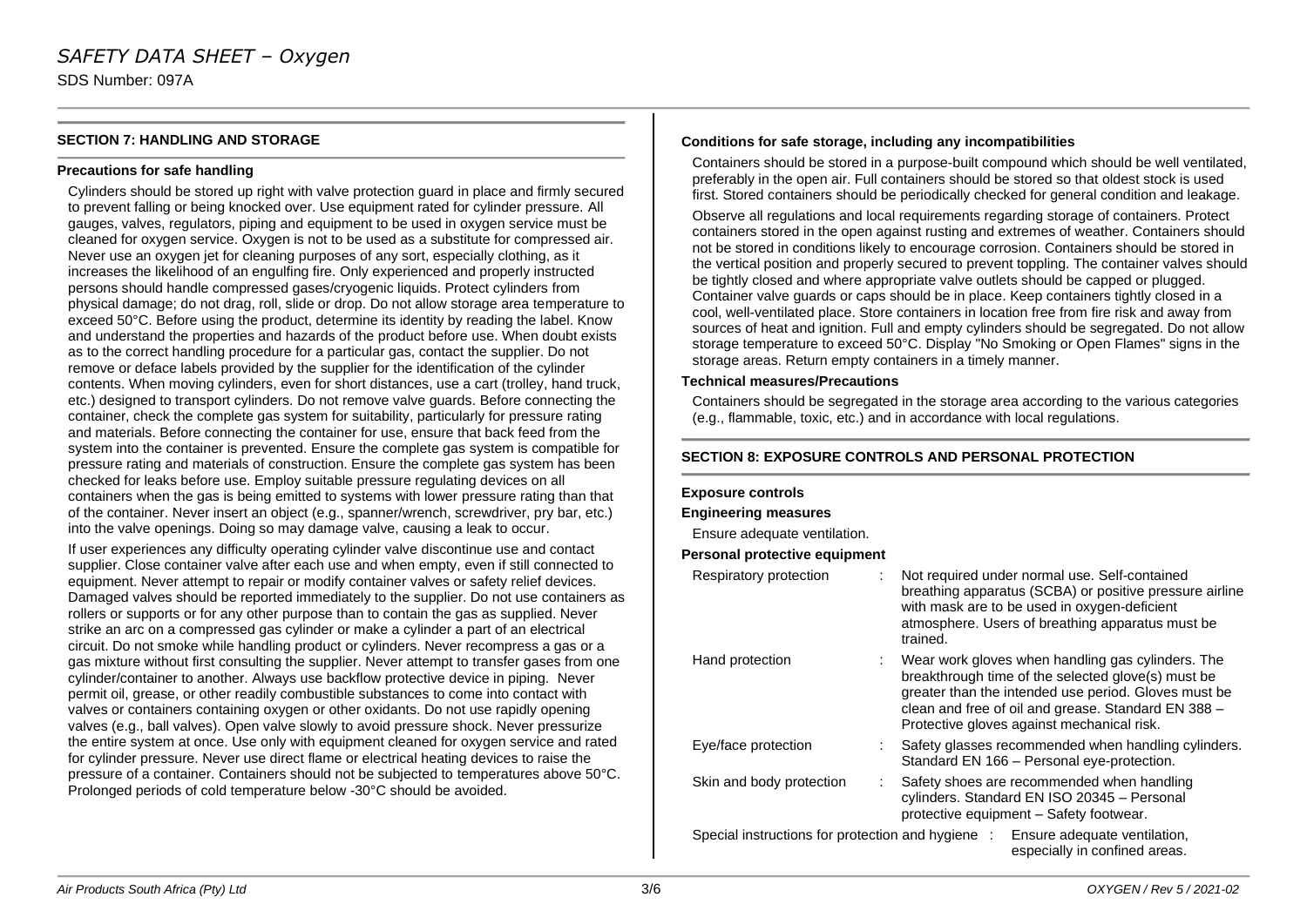**SECTION 9: PHYSICAL AND CHEMICAL PROPERTIES**

### **Information on basic physical and chemical properties** Form : Compressed gas. Colour : Colourless gas Odour : No odour warning properties. Molecular Weight : 32 g/mol Relative vapour density :  $1.105$  (air = 1) Heavier than air Relative density  $\therefore$  1.1 (water = 1) Vapour pressure : Not applicable. Density **Density** : 0.0013 g/cm<sup>3</sup> at 21 °C Note: (as vapour) Specific Volume :  $0.7540 \text{ m}^3\text{/kg}$  at 21 °C Boiling point/range : -183 °C Critical temperature : -118 °C Melting point/range : -219 °C Autoignition temperature : Non flammable Water solubility : 0.039 g/l Partition coefficient n-octanol/water [log kow] : Not applicable pH : Not applicable Viscosity : No reliable data available. Particle characteristics : Not applicable Upper and lower explosion/flammability limits : Non flammable Flash point : Not applicable Decomposition temperature : Not applicable **Other information** Explosive properties : Not applicable Oxidizing properties  $\therefore$  Ci = 1 Odour threshold : Odour threshold is subjective and inadequate to warn of overexposure

### **SECTION 10: STABILITY AND REACTIVITY Reactivity** : No reactivity hazard other than the effects described in

| ,,,,,,,,,,,,                                          |                                                                                | o readirity nazara other than the encels acsombed in<br>sub-sections below.                                                                                                                                                                                                         |  |  |
|-------------------------------------------------------|--------------------------------------------------------------------------------|-------------------------------------------------------------------------------------------------------------------------------------------------------------------------------------------------------------------------------------------------------------------------------------|--|--|
| <b>Chemical Stability</b>                             |                                                                                | Stable under normal conditions.                                                                                                                                                                                                                                                     |  |  |
| <b>Possibility of hazardous reactions</b>             |                                                                                | t<br>Violently oxidises organic material.                                                                                                                                                                                                                                           |  |  |
| <b>Conditions to avoid</b>                            | None under recommended storage and handling<br>÷<br>conditions (see section 7) |                                                                                                                                                                                                                                                                                     |  |  |
| <b>Incompatible Materials</b>                         | ÷                                                                              | Flammable materials.<br>Organic materials.<br>Avoid oil, grease and all other combustible materials.                                                                                                                                                                                |  |  |
| Hazardous decomposition products :                    |                                                                                | No data available                                                                                                                                                                                                                                                                   |  |  |
| <b>SECTION 11: TOXICOLOGICAL INFORMATION</b>          |                                                                                |                                                                                                                                                                                                                                                                                     |  |  |
| Information on toxicological effects                  |                                                                                |                                                                                                                                                                                                                                                                                     |  |  |
| <b>Likely routes of exposure</b>                      |                                                                                |                                                                                                                                                                                                                                                                                     |  |  |
| Effects on Eye                                        |                                                                                | In case of direct contact with eyes, seek medical advice                                                                                                                                                                                                                            |  |  |
| Effects on Skin                                       |                                                                                | Adverse effects not expected from this product                                                                                                                                                                                                                                      |  |  |
| <b>Inhalation Effects</b>                             |                                                                                | Breathing 75% or more oxygen at atmospheric pressure<br>for more than a few hours may cause nasal stuffiness,<br>cough, sore throat, chest pain and breathing difficulty.<br>Breathing pure oxygen under pressure may cause lung<br>damage and also central nervous system effects. |  |  |
| <b>Ingestion Effects</b>                              |                                                                                | Ingestion is not considered a potential route of<br>exposure.                                                                                                                                                                                                                       |  |  |
| Symptoms                                              |                                                                                | No data available                                                                                                                                                                                                                                                                   |  |  |
| Aggravated Medical Condition :                        |                                                                                | If oxygen is administered to persons with chronic<br>obstructive pulmonary disease, raising the oxygen<br>concentration in the blood depresses their breathing<br>and raises their retained carbon dioxide to a<br>dangerous level.                                                 |  |  |
| <b>Acute toxicity</b>                                 |                                                                                |                                                                                                                                                                                                                                                                                     |  |  |
| Acute oral toxicity                                   |                                                                                | No data available on the product itself                                                                                                                                                                                                                                             |  |  |
| Acute inhalation toxicity                             |                                                                                | No data available on the product itself                                                                                                                                                                                                                                             |  |  |
| Acute dermal toxicity                                 |                                                                                | No data available on the product itself                                                                                                                                                                                                                                             |  |  |
| Skin corrosion/irritation                             |                                                                                | No data available                                                                                                                                                                                                                                                                   |  |  |
| Serious eye damage/eye irritation : No data available |                                                                                |                                                                                                                                                                                                                                                                                     |  |  |
| Sensitization                                         |                                                                                | No data available                                                                                                                                                                                                                                                                   |  |  |

Evaporation rate : Not applicable

Flammability (solid/gas) : Refer to product classification in section 2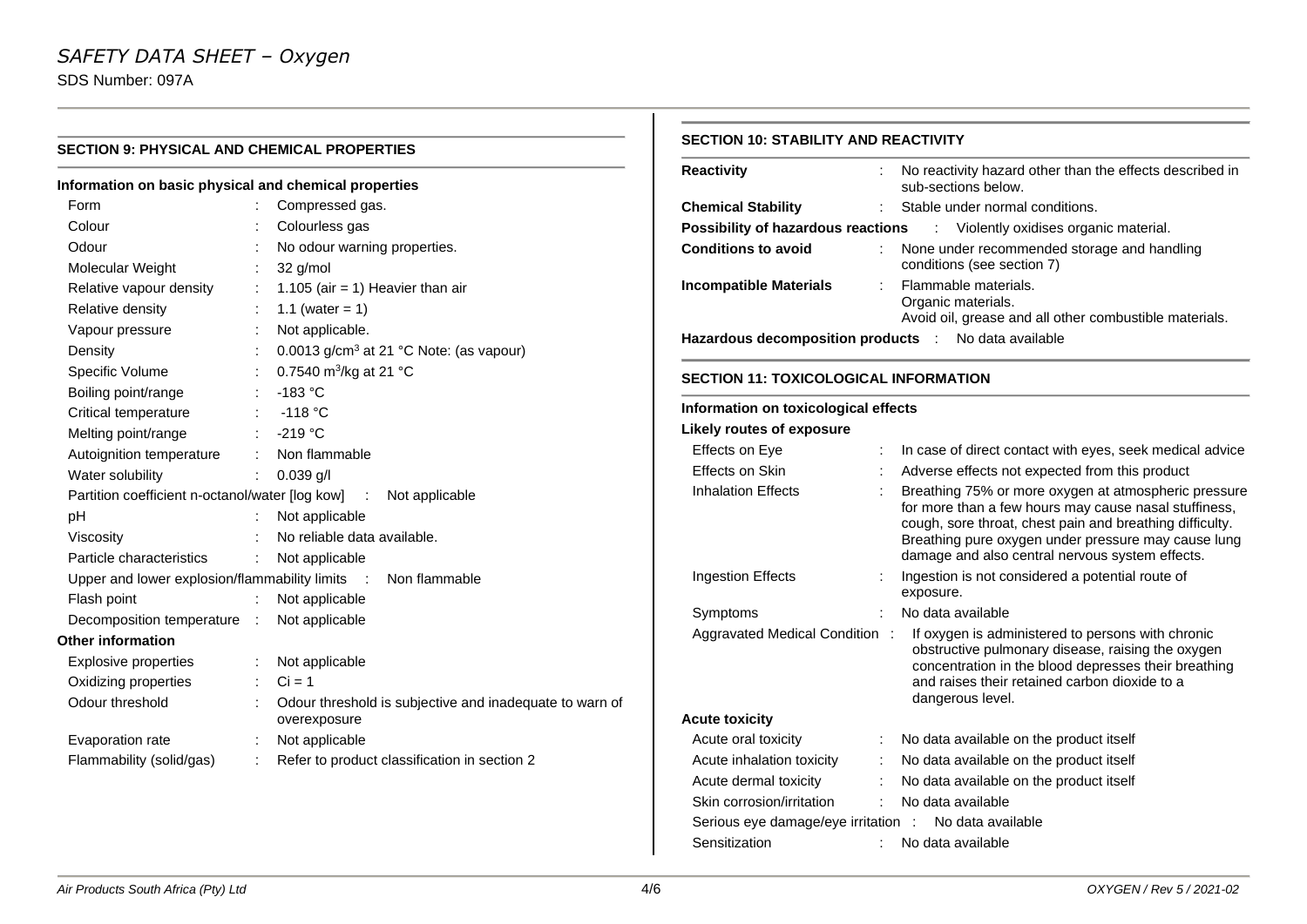### *SAFETY DATA SHEET – Oxygen*

SDS Number: 097A

|                                              | Chronic toxicity or effects from long term exposure                                                                                                                        |                                          |                                                                                         |
|----------------------------------------------|----------------------------------------------------------------------------------------------------------------------------------------------------------------------------|------------------------------------------|-----------------------------------------------------------------------------------------|
| Carcinogenicity                              | : No data available                                                                                                                                                        | <b>SECTION 14: TRANSPORT INFORMATION</b> |                                                                                         |
| Reproductive toxicity                        | : No data available                                                                                                                                                        |                                          |                                                                                         |
| Germ cell mutagenicity                       | : No data available on the product itself                                                                                                                                  | <b>ADR</b>                               |                                                                                         |
|                                              | Specific target organ systemic toxicity (single exposure) : No data available                                                                                              | UN/ID No.                                | <b>UN1072</b>                                                                           |
|                                              |                                                                                                                                                                            | Proper shipping name                     | OXYGEN, COMPRESSED                                                                      |
|                                              | Specific target organ systemic toxicity (repeated exposure) :                                                                                                              | Class or Division                        | $\mathbf{2}^{\circ}$                                                                    |
|                                              | Premature infants exposed to high oxygen concentrations may suffer delayed retinal                                                                                         | <b>Tunnel Code</b>                       | (E)                                                                                     |
|                                              | damage that can progress to retinal detachment and blindness. Retinal damage may<br>also occur in adults exposed to 100% oxygen for extended periods (24 to 48 hr). At two | Label(s)                                 | 2.2(5.1)                                                                                |
|                                              | or more atmospheres central nervous system (CNS) toxicity occurs. Symptoms include                                                                                         | ADR/RID Hazard ID no.                    | 25                                                                                      |
|                                              | nausea, vomiting, dizziness or vertigo, muscle twitching, vision changes and loss of                                                                                       | <b>Marine Pollutant</b>                  | <b>No</b>                                                                               |
|                                              | consciousness and generalized seizures. At three atmospheres, CNS toxicity occurs in                                                                                       | <b>IATA</b>                              |                                                                                         |
|                                              | less than two hours and at six atmospheres in only a few minutes.                                                                                                          | UN/ID No.                                | <b>UN1072</b>                                                                           |
| Aspiration hazard                            | : No data available                                                                                                                                                        | Proper shipping name                     | Oxygen, compressed                                                                      |
|                                              |                                                                                                                                                                            | Class or Division                        | 2.2                                                                                     |
| <b>SECTION 12: ECOLOGICAL INFORMATION</b>    |                                                                                                                                                                            | Label(s)                                 | 2.2(5.1)                                                                                |
|                                              |                                                                                                                                                                            | Marine Pollutant                         | No                                                                                      |
| <b>Toxicity</b>                              |                                                                                                                                                                            | <b>IMDG</b>                              |                                                                                         |
| Aquatic toxicity                             | No data is available on the product itself.                                                                                                                                | UN/ID No.                                | <b>UN1072</b>                                                                           |
|                                              |                                                                                                                                                                            | Proper shipping name                     | OXYGEN, COMPRESSED                                                                      |
| Toxicity to other organisms                  | No data is available on the product itself.                                                                                                                                | Class or Division                        | 2.2                                                                                     |
| <b>Persistence and degradability</b>         |                                                                                                                                                                            | Label(s)                                 | 2.2(5.1)                                                                                |
| No data available.                           |                                                                                                                                                                            | Marine Pollutant                         | No                                                                                      |
| <b>Bioaccumulative potential</b>             | Refer to section 9 "partition Coefficient (n-                                                                                                                              | Segregation Group                        | None                                                                                    |
|                                              | octanol/water)"                                                                                                                                                            | <b>RID</b>                               |                                                                                         |
| <b>Mobility in soil</b>                      | Because of its high volatility, product is unlikely to cause                                                                                                               | UN/ID No.                                | <b>UN1072</b>                                                                           |
|                                              | ground pollution.                                                                                                                                                          | Proper shipping name                     | OXYGEN, COMPRESSED                                                                      |
| Other adverse effects                        |                                                                                                                                                                            | Class or Division                        | $\overline{2}$                                                                          |
| No ecological damage caused by this product. |                                                                                                                                                                            | Label(s)                                 | 2.2(5.1)                                                                                |
| Effect on the ozone layer                    | No known effects from this product.                                                                                                                                        | Marine Pollutant                         | No                                                                                      |
|                                              |                                                                                                                                                                            | <b>Further Information</b>               |                                                                                         |
| <b>Ozone Depleting Potential</b>             | None                                                                                                                                                                       |                                          | Avoid transport on vehicles where the load space is not separated from the driver's     |
| <b>Effect on global warming</b>              | No known effects from this product.                                                                                                                                        |                                          | compartment. Ensure vehicle driver is aware of the potential hazards of the load and    |
| <b>Global Warming Potential</b>              | None                                                                                                                                                                       | applicable regulations.                  | knows what to do in the event of an accident or an emergency Ensure compliance with     |
| <b>SECTION: 13. DISPOSAL CONSIDERATIONS</b>  |                                                                                                                                                                            |                                          | Before transporting product containers ensure that they are firmly secured and cylinder |

#### **Waste treatment methods** : Return unused product in original cylinder to supplier. Contact supplier if guidance is required. Contaminated packaging : Return cylinder to supplier.

customer service representative.

fitted and the valve protection device (where provided) is correctly fitted.

valve is closed and not leaking, valve outlet cap nut or plug (where provided) is correctly

The transportation information is not intended to convey all specific regulatory data relating to this material. For complete transportation information, contact an Air Products